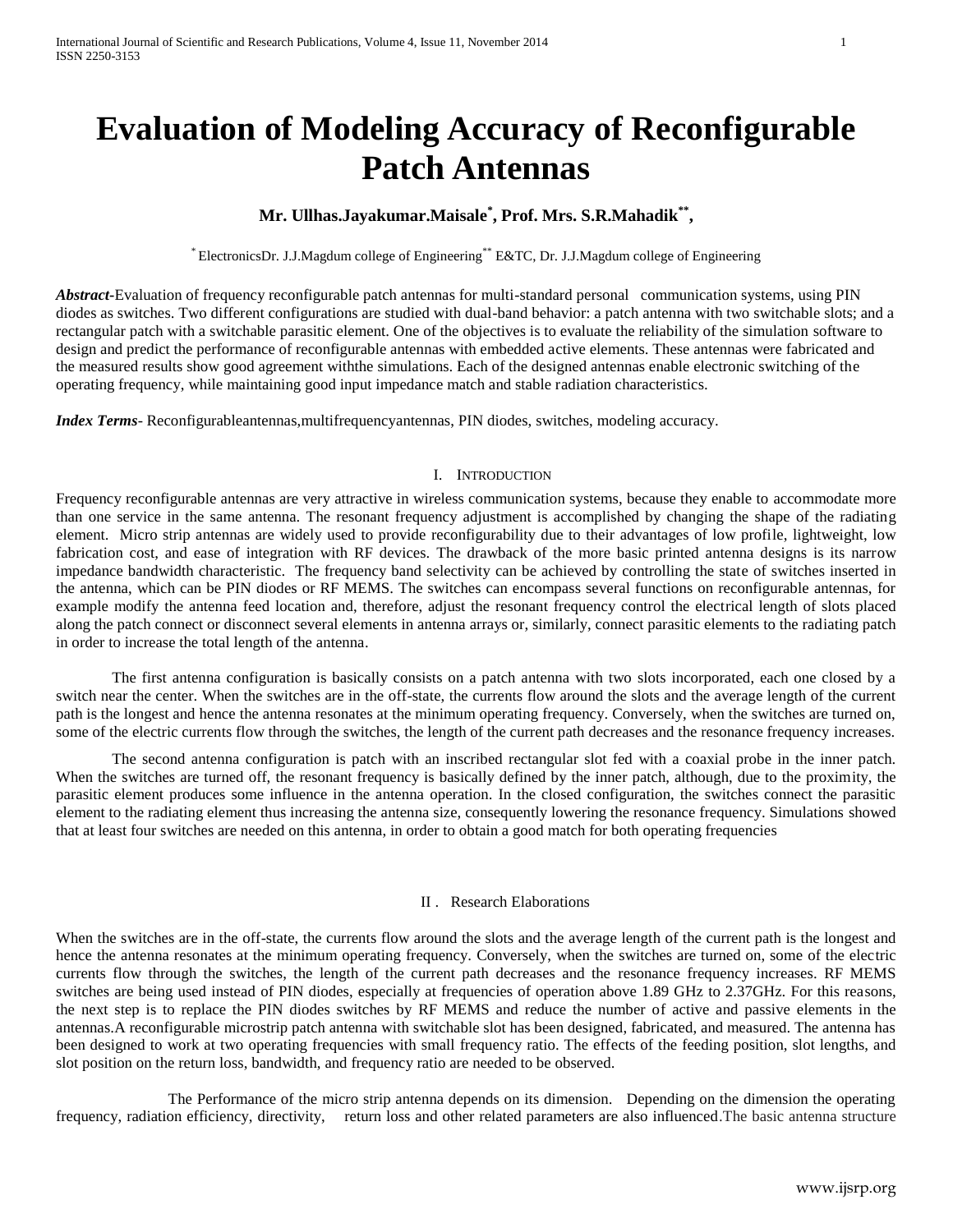consists of a square radiating stub, a feed line, and a ground plane with a rectangular slot. The proposed antenna is connected to connector for signal transmission.



PIN diode circuit

In computer simulation, these PIN diodes, DC blocking capacitor, RF choke inductor are modeled using the resistance, inductance, and capacitance (RLC) model. The PIN diodes are modeled as capacitors in the off state and resistors in the onstate. The datasheet of the PIN diode provides the value of the capacitance and the resistance which are in the range of 0.2pF −0.55pF and 1.5 $\Omega$ −9 $\Omega$ , respectively. Its value depends on reverse voltage or forward current applied. As a result of extensive parametric study, it has been obtained that the PIN diode is modeled as capacitance with 0.2pF in offstate and resistance with 1.5Ωin onstate. Thevalue of RF choke inductor is 1μH and the capacitor is 10nF. We used entirely 11 DC blocking capacitors, 10 RF choke inductors and 10 PIN diodes on the antenna. Off state between antenna with biasing line circuit as seen on and the conceptual antenna as seen on. It is shown that there is slight change in resonance frequency about 4.97%. The simulated results for several combinations of active switches arepresented and summarized −10dB. It is shown that the operating frequency can be reconfigured accordance to combination of onswitches is applied. However, the measured results are different from the simulated results due to soldering imperfection in antenna fabrication.

Use of Simulation software

1. IE3D Software

- 2. Antenna Test Unit
- 3. Vector Analyzer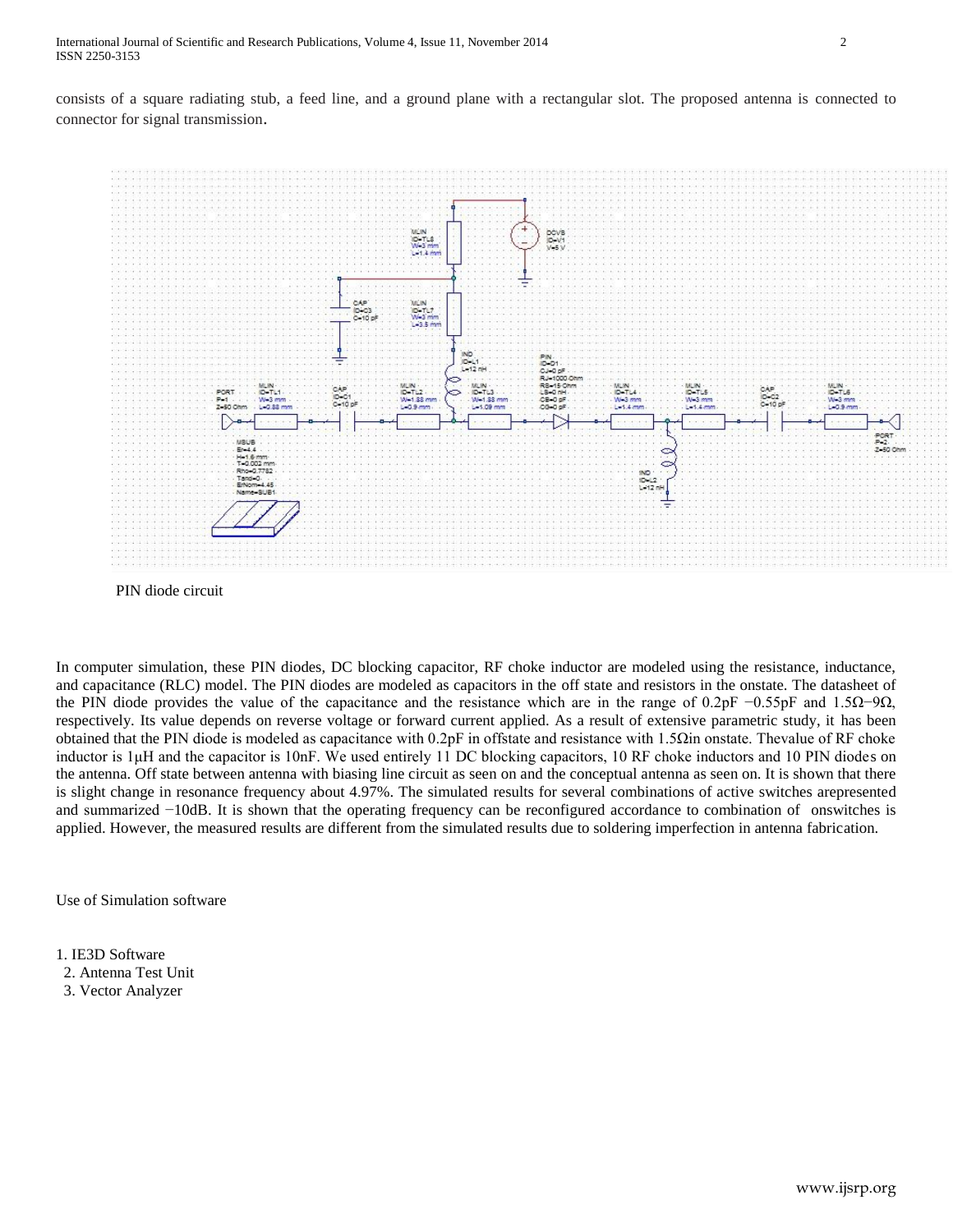

# *III.* Results or Finding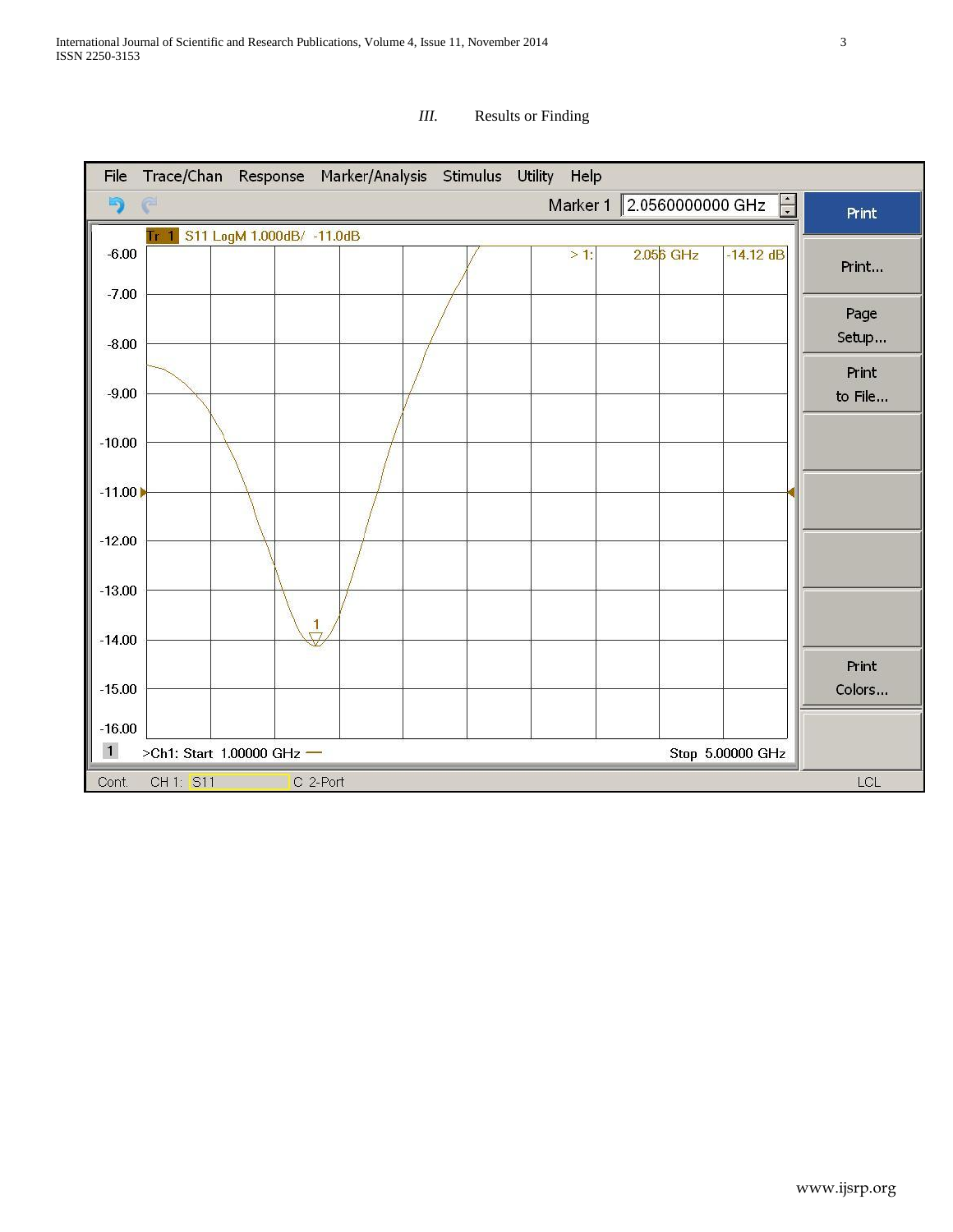

#### *IV.* Conclusions

This works presents the simulated and measured results of reconfigurable slotted micro strip antenna. It is shown in simulation that the operating frequencies can be tuned within 1.28 GHz to 2.92 GHz by using combinations of active switches. Therefore, it has been proven that the reconfiguration of the operating frequencies can be achieved by changing the slot length on the Antenna by turning onor offthe switches in certain combinations.

#### **REFERENCES**

[1] Onat, S., Alatan, L., Demir, S., "Design of triple-band reconfigurable microstrip antenna Employing RF-MEMS switches", *APS International Symposium, 2004. IEEE, Vol. 2, 20-25 June 2004, pp.1812 - 1815.*

[2] Onat, S., Alatan, L., Demir, S., Unlu, M., Akin, T., "Design of a Re-Configurable Dual Frequency Microstrip Antenna with Integrated RF MEMS Switches", *APS International Symposium, 2005. IEEE, Vol. 2A, 3-8 July, pp. 384 - 387* 

[3] Yang, F., Rahmat-Samii, Y., "Patch antennas with switchable slots (PASS) in wireless Communications: concepts, designs, and applications"**,** *Antennas and Propagation Magazine IEEE, Vol.47, Apr. 2005, pp. 13 – 29* 

[4] Shynu, S. V., Augustin, G., Aanandan, C. K., Mohanan, P., Vasudevan , K., "A Reconfigurable dual-frequency slot-loaded microstrip antenna controlled by pin diodes"**,** *Microwave and Optical Technology Letters, Vol. 44, No. 4, 20 February 2005, pp. 374-376*

[5] Sung, Y.J., Kim, B.Y., Jang, T.U., Kim, Y.-S., "Switchable triangular microstrip patch Antenna for dual-frequency operation"**,** *APS International Symposium, 2004. IEEE, Vol. 1, 20-25 June 2004, pp. 265 – 268* 

[6] Weedon, W.H., Payne, W.J., Rebeiz, G.M., "MEMS-switched reconfigurable antennas", *APS Intern Symposium, 2001. IEEEVol. 3, 8-13 July 2001, pp. 654 – 657.* 

[7] Cetiner, B.A., Jafarkhani, H., Jiang-Yuan Qian, Hui Jae Yoo, Grau, A., De Flaviis, F. Multifunctional reconfigurable MEMS integrated antennas for adaptive MIMO systems"**,***Communications Magazine, IEEE, Vol. 42, No. 12, Dec. 2004, pp.62 - 70*

[8] Lee, A.W.M., Kagan, S.K., Wong, M., Singh, R.S., Brown, E.R., "Measurement and FEM Modeling of a reconfigurable-patch antenna for use in the wideband gapfiller satellite system"**,** *APS Symposium, 2003. IEEE, Vol. 1, 22-27 June 2003, pp. 379 - 382*

[9] Liu, S., Lee, M., Jung, C., Li, G.P., Flaviis, F., "A Frequency-Reconfigurable Circularly

Polarized Patch Antenna by Integrating MEMS Switches", *APS International Symposium, 2005. IEEE, Vol. 2A, 3-8 July, pp. 413 – 416*

[10] Tapan K. Sarkar Department of Electrical and Computer Engineering, Syracuse University,